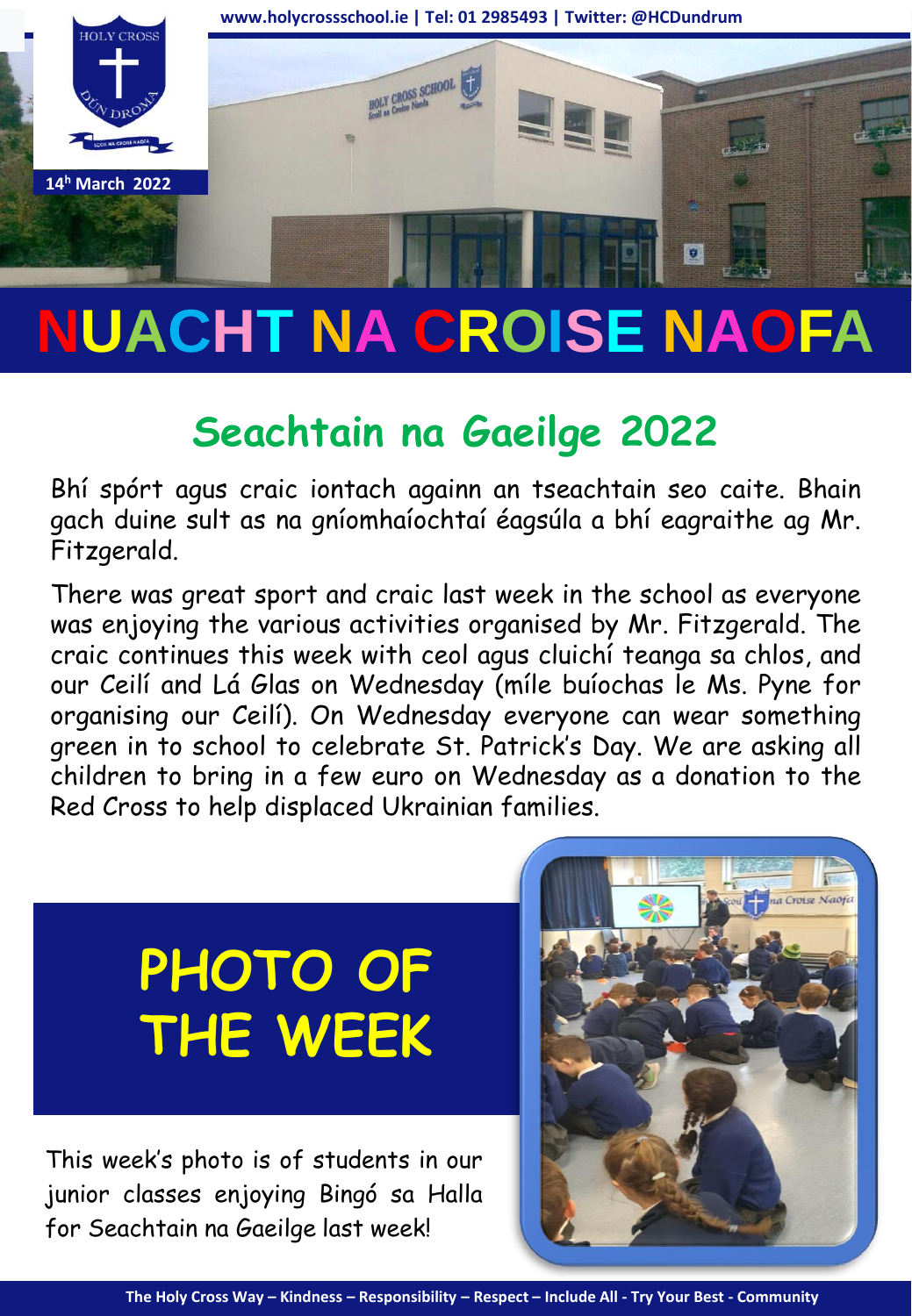



**Reminder: The school will close this Wednesday 16th March at 2:40p.m. for the St. Patrick's Bank Holidays and reopen on Monday 21st March at 8:50 a.m.**

## **Handwriting Month in Holy Cross!**

March is handwriting month in Holy Cross School. Each child will be working hard at home and in school to improve their handwriting. We would ask all parents to get involved also when your child is doing their homework. The following are three handy tips to improve handwriting

- 1. Pencil Grip use the "tripod" or three finger grip to hold your pencil or pen.
- 2. Posture keep your two feet flat on the ground and pull your chair in to avoid slouching.
- 3. Use your other hand to keep your copy or book steady.

The teachers will be watching out for children who are trying their best to improve. These children will be entered in a giant raffle draw at the end of the month. Importantly, our focus will not be on who has the "best" handwriting in the school but rather who is working hard to improve!

# **GAA this Week**

There will be no GAA (training or matches) due to the short week. We will get back to our training and matches next week!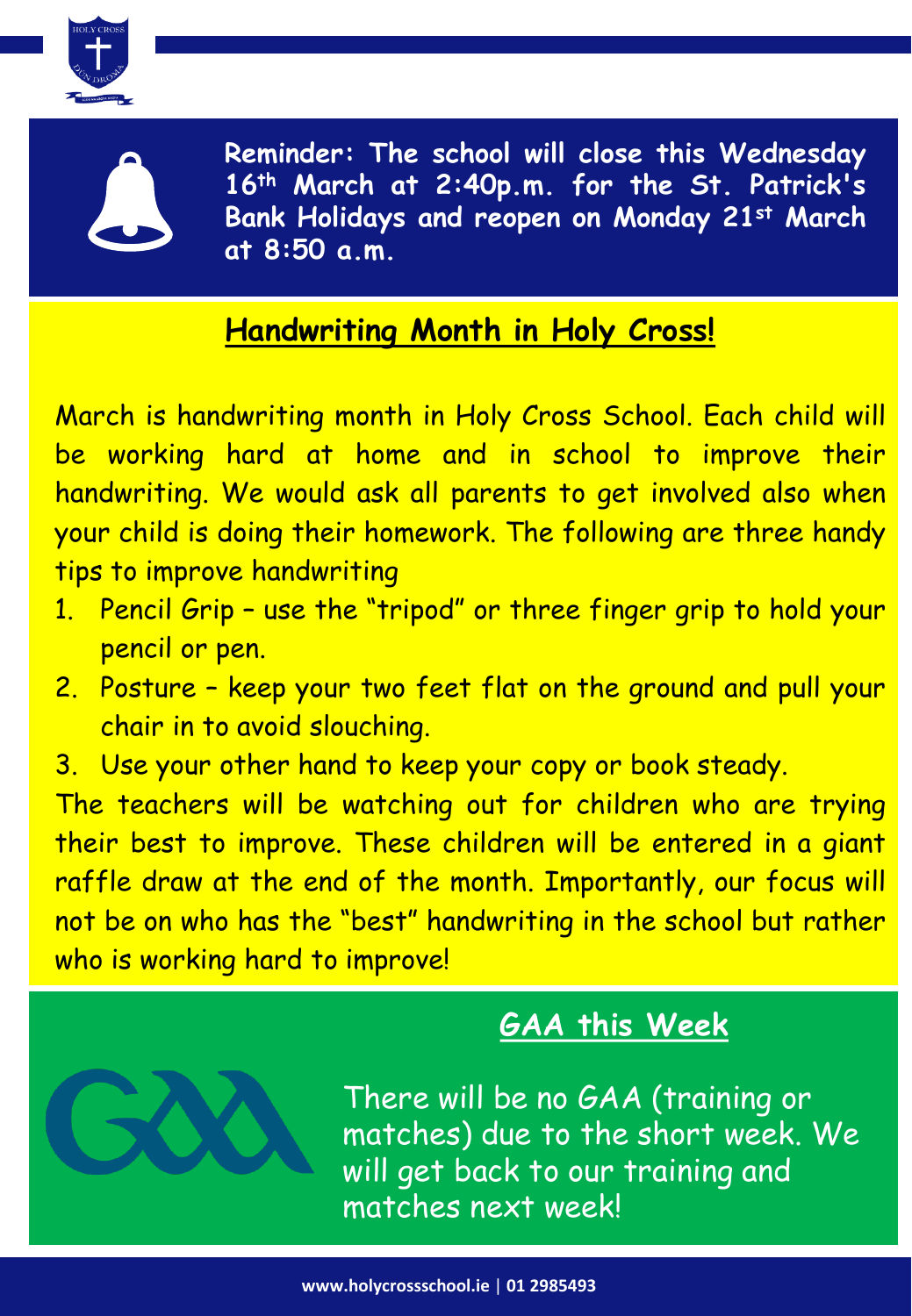

#### **Movie Night in Holy Cross!**





Our Parents Association are planning to host a fundraising movie night in the school on **Friday 1st April**. It has been a few years since we have had these very successful and enjoyable nights in the school. The children will be grouped based on their class and watch a movie in the school with their friends. More info on times and costs will be published here closer to the time!

#### **Garden Spring Clean**



We hope to do some work on our school gardens this year to make them more functional for the children in our school. We hope to do a Spring clear out on the weekend of April 2nd/3rd. If any parent has any gardening expertise or is even free to lend a hand for an hour or two over the weekend, please get in touch with me via rincipal@holycrossschool.je - míle buíochas!

#### **Easter Camp**

Easter Art and Sports Camp @ Holy Cross is back again! This year, we will we using a link for you to sign up your child/children if would like to secure a place.

Payment can be made directly to Ms. Kearns or Mr. Fitzgerald.

**Click this link to see all the details and secure a place:**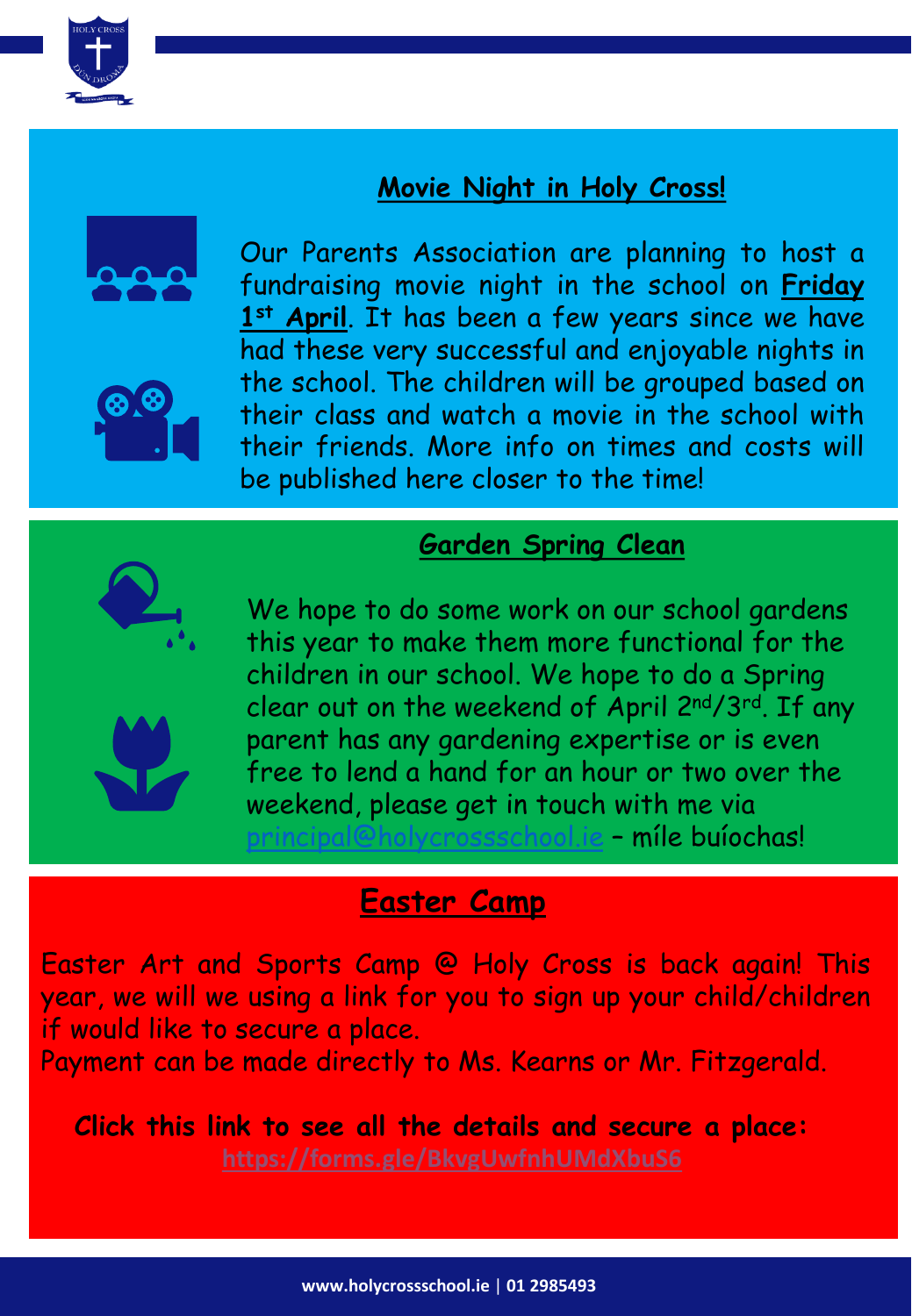

### **Morning Routine**

We are going to change our morning time routine slightly starting from next week. The arrival time of 8:50-9:10am will remain the same.

From Monday 21st March, the Bridge Door (used by Junior Infants and Ms. Reilly's Rang 1) will not be in use. All children from Junior Infants to Rang 1 will enter the school via the office door.



All children from Rang 2 to Rang 6 will enter the school in the morning via the main blue porch at the front of the school.



Departure times and doors in the afternoon will remain the same for all classes. All teachers will run through these changes with the classes before next week.

Some children are arriving in the school yard a long time before the 8:50am start time. We would like to remind parents that children can not be supervised by school staff or insured before 8:50am